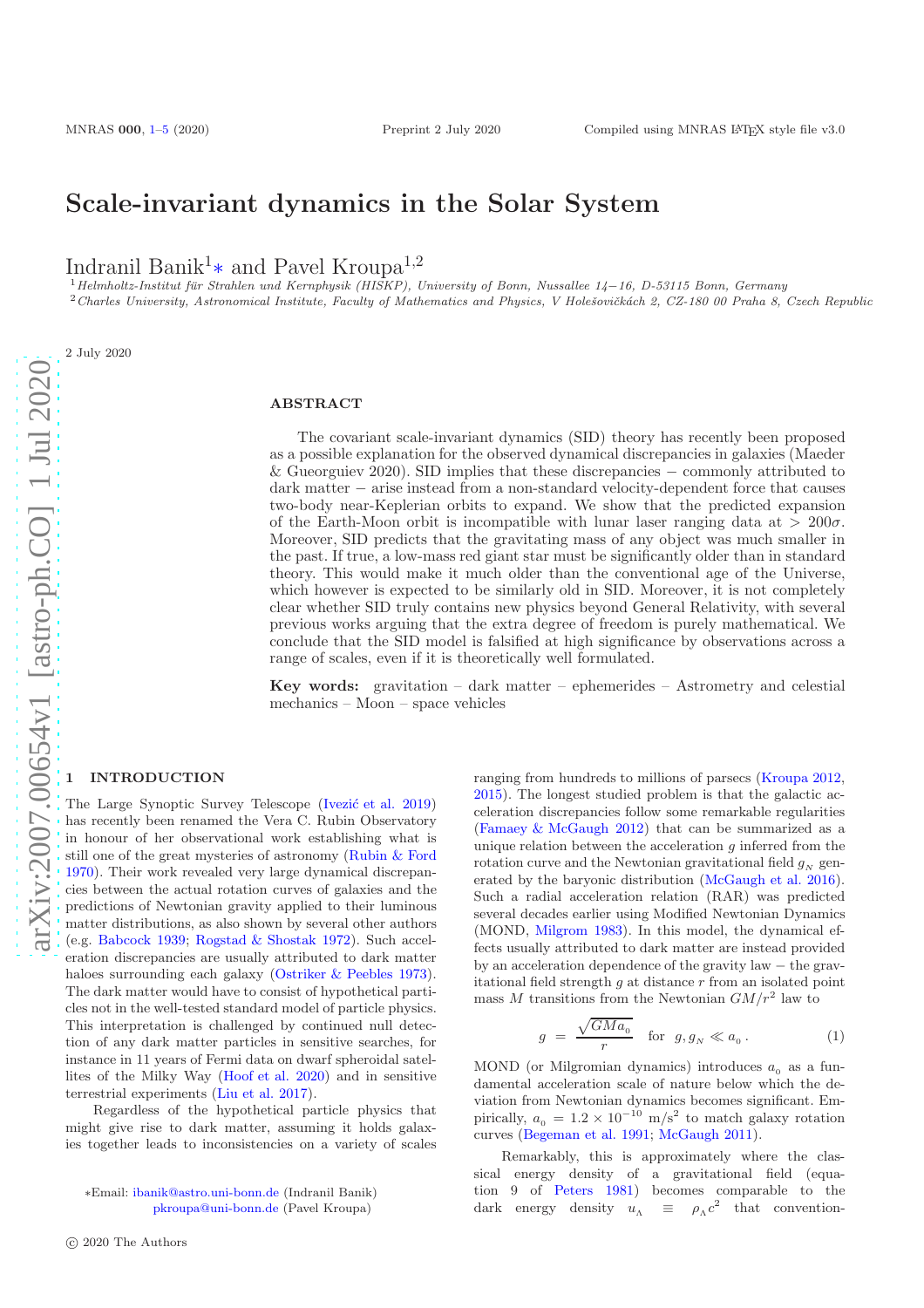ally explains the accelerating expansion of the Universe [\(Efstathiou et al. 1990](#page-4-13); [Ostriker & Steinhardt 1995;](#page-4-14) [Riess et al. 1998;](#page-4-15) [Perlmutter et al. 1999](#page-4-16)).

<span id="page-1-0"></span>
$$
\frac{g^2}{8\pi G} \, < u_{\Lambda} \quad \Leftrightarrow \quad g \, \lesssim \, 2\pi a_0 \, . \tag{2}
$$

In regions of space with such a weak gravitational field, the dominant contribution to the energy density is  $u_{\Lambda}$ , which is often identified with the quantum-mechanical zero point energy density of the vacuum. If this is correct, poorly understood quantum gravity effects could well be rather important to such regions − but these are totally neglected in General Relativity. MOND could be an empirical way to include such effects, as suggested by the coincidence of scales in Equation [2](#page-1-0) (e.g. [Milgrom 1999;](#page-4-17) [Pazy 2013](#page-4-18); [Verlinde 2016;](#page-4-19) [Smolin 2017](#page-4-20)).

Regardless of its underlying microphysical explanation, MOND can accurately match the rotation curves of a wide variety of spiral galaxies across a vast range in mass, surface brightness, and gas fraction using only the distribution of luminous matter (figure 5 of [Lelli et al. 2017](#page-4-21)). Fits to individual rotation curves show that intrinsic scatter about its predictions must be  $\langle 13\% \rangle$  and is consistent with 0 [\(Li et al. 2018](#page-4-22)). A few discrepant galaxies were claimed by [Rodrigues et al.](#page-4-23) [\(2018](#page-4-23)), but it was later shown that the actual discrepancies are either very mild or arise when the distance is particularly uncertain and could plausibly be outside the range they allow [\(Kroupa et al. 2018a](#page-4-24)). MOND can also explain the rotation curves of elliptical galaxies, at least when these can be measured in a sub-dominant rotating disc of neutral hydrogen (figure 8 of [Lelli et al. 2017](#page-4-21)).

The successes of MOND extend beyond near-circular orbital motion in the non-relativistic regime. A relativistic version of MOND has recently been developed in which gravitational waves propagate at the speed of light (Skordis & Złośnik 2019), consistent with the near-simultaneous detection of the gravitational wave event GW170817 and its electromagnetic counterpart [\(Virgo & LIGO Collaborations 2017\)](#page-4-26). Galactic globular clusters can be used to test MOND in dispersion-dominated systems [\(Baumgardt et al. 2005](#page-3-3); [Haghi et al. 2011](#page-4-27)). In this regard, NGC 2419 was claimed to be problematic for MOND [\(Ibata et al. 2011a](#page-4-28)[,b](#page-4-29)). It was later shown that the disagreement could be caused by plausible systematic uncertainties like a mild departure from spherical symmetry, rotation within the sky plane, or a radially-dependent polytropic index (Sanders  $2012a,b$  $2012a,b$ ). In MOND, we also expect NGC 2419 to be affected by the 'external field effect' (EFE) whereby the internal gravity binding a system is weakened when it is embedded in an external gravitational field, a consequence of the non-linear MOND equations [\(Milgrom 1986](#page-4-32)). However, including the Galactic external field did not much improve the agreement with observations [\(Derakhshani & Haghi 2014](#page-4-33)). MOND can also explain the velocity dispersion of the ultra-diffuse galaxy Dragonfly 2 (DF2, [Kroupa et al. 2018b\)](#page-4-34), DF4 [\(Haghi et al. 2019a](#page-4-35)), and DF44 (Bílek et al. 2019), with the latter galaxy having a measured dispersion profile that is consistent with MOND at  $2.40\sigma$  [\(Haghi et al. 2019b\)](#page-4-36). The calculations for DF2 and DF4 are significantly affected by the EFE. DF44 is more isolated than the almost gas-free DF2 [\(Chowdhury 2019;](#page-4-37) [Sardone et al. 2019\)](#page-4-38) and indeed has a higher internal velo-

city dispersion despite a similar baryonic distribution. In a MOND context, the EFE was recently confirmed at high significance based on the relative velocities of wide binary stars in the Solar neighbourhood − these are inconsistent with MOND without the Galactic EFE [\(Pittordis & Sutherland](#page-4-39) [2019](#page-4-39)). The more relevant case with the EFE is quite similar to the Newtonian case, though a more careful analysis could distinguish them in the near future [\(Banik & Zhao 2018;](#page-3-5) [Banik 2019](#page-3-6)). Recent progress with hydrodynamic MOND simulations indicates that it can naturally form exponential disc galaxies out of a collapsing gas cloud [\(Wittenburg et al.](#page-4-40) [2020](#page-4-40)) and produce realistic morphologies for the interacting Antennae galaxies [\(Renaud et al. 2016](#page-4-41)).

Most of these observations only became apparent long after the MOND field equation was first published [\(Bekenstein & Milgrom 1984](#page-3-7)), making these achievements successful a priori predictions. It is difficult to explain the success of these predictions in a conventional gravity context, even with the observational facts in hand [\(Desmond](#page-4-42) [2017a](#page-4-42)[,b;](#page-4-43) [Ghari et al. 2019](#page-4-44)). In particular, section 4.2 of the latter work showed that it is still rather difficult to get a tight RAR despite a diversity of rotation curve shapes at fixed peak velocity [\(Oman et al. 2015](#page-4-45)).

Despite its successes, the theoretical underpinnings of MOND remain unclear. An important clue may be that in the deep-MOND limit, the dynamics of gravitational systems become scale invariant − scaling the spacetime coordinates by some factor  $\lambda$  yields another valid solution to the equations of motion [\(Milgrom 2009](#page-4-46)). In principle,  $\lambda$  could be time-dependent. This is at the basis of the fully relativistic scale invariant dynamics theory (SID, [Maeder](#page-4-47) [1978](#page-4-47); [Maeder & Bouvier 1979\)](#page-4-48). SID applies the Weyl Integrable Geometry [\(Canuto et al. 1977](#page-3-8)) and reproduces some of the MOND phenomenology, in particular a tight RAR [\(Maeder & Gueorguiev 2020\)](#page-4-49). There are some differences in its predicted form when  $g_N \lesssim 0.01a_0$  – while MOND predicts that  $g \to \sqrt{g_N a_0}$ , SID predicts that g flattens out at  $\approx 0.1a_0$  (see their figure 1). This leads to potentially testable consequences in low surface brightness dwarf galaxies.

In this contribution, we avoid discussing possible theoretical issues with SID, which may in fact be identical to classical General Relativity as the extra degree of freedom may be a mathematical artefact [\(Tsamis & Woodard 1986;](#page-4-50) [Jackiw & Pi 2015](#page-4-51)). We assume that there is genuinely new physics in SID and focus on its high-acceleration limit, where SID has some unusual consequences.

After introducing the SID model and its context (Section [1\)](#page-0-0), we discuss how it can be constrained by Solar System ephemerides (Section [2\)](#page-1-1). We also consider what SID implies for stellar evolution (Section [3\)](#page-2-0). Our conclusions are given in Section [4.](#page-3-0)

## <span id="page-1-1"></span>2 SOLAR SYSTEM EPHEMERIDES

SID has some success reproducing the RAR (section 5 of [Maeder & Gueorguiev 2020](#page-4-49)). This comes about because of a non-standard velocity-dependent force which causes a slow outwards expansion of a two-body near-Keplerian orbit (see their equation 26). This has always been an important part of the SID theory [\(Maeder 1978](#page-4-47)). As shown in equation 68 of [Maeder & Bouvier](#page-4-48) [\(1979\)](#page-4-48), the extra term causes a near-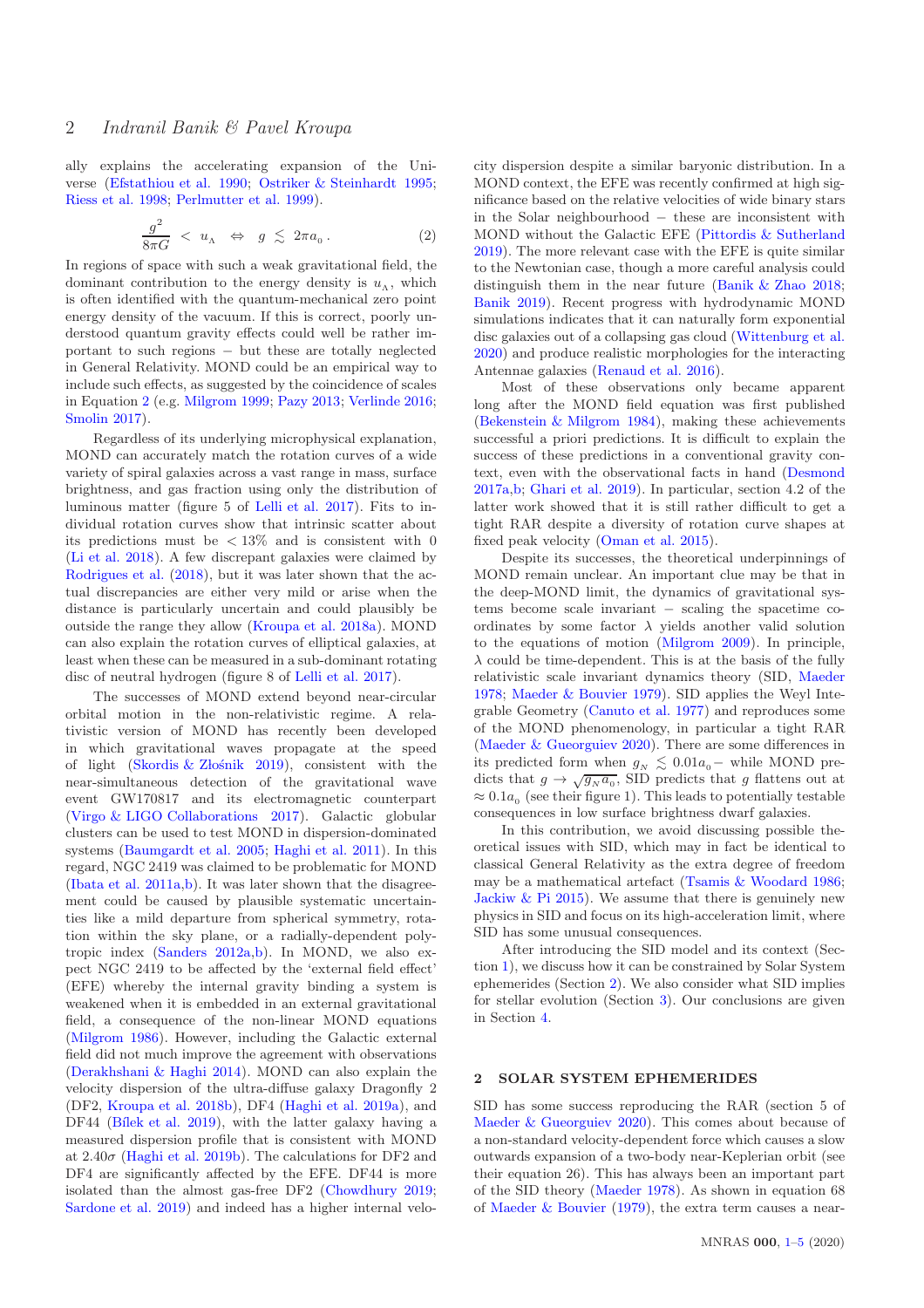Scale-invariant dynamics in the Solar System 3

circular orbit of radius r to expand as

<span id="page-2-1"></span>
$$
\dot{r}_{SID} = \frac{r}{t},\tag{3}
$$

where t is the time since the Big Bang and  $\dot{q} \equiv \frac{dq}{dt}$  for any quantity  $q$ . The  $_{SID}$  subscript indicates a theoretical expectation. In this contribution, it will be important to measure time from the Big Bang since the dynamical equations of SID are not invariant under a translation of the time variable.

Since the expansion rate of the SID universe is similar to the Lambda-Cold Dark Matter (ΛCDM) standard cosmological paradigm (section 4.1 of [Maeder & Gueorguiev 2020](#page-4-49)), we assume that currently  $t = 13.8$  Gyr [\(Planck Collaboration XIII 2016\)](#page-4-52). Thus, the 9.58 AU orbit of Saturn should expand at  $\dot{r}_{SID} = 104$  m/yr. Over a decade, the expansion should easily be detectable in Cassini radio tracking data given that its accuracy is  $\approx$  32 m [\(Viswanathan et al. 2017](#page-4-53)). However, they found no significant deviation of Saturn from its conventionally calculated trajectory. It is difficult to see how a constant outwards expansion could be masked by e.g. changing the masses of other planets.

#### <span id="page-2-4"></span>2.1 Lunar laser ranging

Applying Equation [3](#page-2-1) to the Earth-Moon distance of  $r = 3.84 \times 10^8$  m, we get that  $\dot{r}_{SID}$  = 28 mm/yr. [Maeder & Bouvier](#page-4-48) [\(1979](#page-4-48)) predicted that this effect should be observable in "sufficiently accurate observations with laser reflectors" (see their section 7). Nowadays, the Earth-Moon distance is constrained to mm accuracy by lunar laser ranging (LLR, [Adelberger et al. 2017](#page-3-9)). The Moon is indeed receding from the Earth, but at a rate of  $\dot{r}_{obs}$  =  $38.05 \pm 0.04$  mm/yr (section 3c of [Folkner et al. 2014](#page-4-54)). This is caused by the tides it raises in Earth's oceans. These tidal bulges are carried ahead of the sub-lunar point because Earth rotates much faster than the Moon orbits it. [Folkner et al.](#page-4-54) [\(2014](#page-4-54)) estimated that the effect of these tides is known to an accuracy of  $\approx 0.5\%$  or 0.2 mm/yr, making this the limit to any unconventional contributions to  $\dot{r}$ .

Nonetheless, we consider the possibility that this calculation is seriously in error such that the tidal contribution to  $\dot{r}_{obs}$  is only  $\dot{r}_{tide} = 10$  mm/yr, with SID contributing the remaining 28 mm/yr in line with Equation [3.](#page-2-1) The total  $\dot{r}$ would then be consistent with the  $\dot{r}_{obs}$  measured by LLR.

An important aspect of the SID contribution is that orbital velocities  $v$  do not change even though the radius  $r \propto t$  (Equation [3\)](#page-2-1). Since  $v^2 = GM/r$  for a circular orbit around any object with mass M, its gravitational parameter  $GM \propto t$  in this model.<sup>1</sup> Thus, in the absence of tides, SID predicts that the Moon's orbital angular frequency  $\Omega \propto t^{-1}$ (equation 71 of [Maeder & Bouvier 1979](#page-4-48)). However, if the lunar orbit expands at the same rate due to tides in a conventional context, Kepler's Third Law implies that  $\Omega \propto t^{-3/2}$ . Combining the tidal and SID contributions, we get that

<span id="page-2-2"></span>
$$
\frac{\dot{\Omega}}{\Omega} = -\frac{\dot{r}_{SID} + \frac{3}{2}\dot{r}_{tide}}{r} \,. \tag{4}
$$

<sup>1</sup> This partially cancels the orbit expansion due to the nonstandard velocity-dependent force, which would otherwise be twice as much.

| Model    | $r_{tide}$ , mm/yr | $r_{\scriptscriptstyle \rm SID}$ , mm/yr | $\mu$ /century <sup>2</sup> |
|----------|--------------------|------------------------------------------|-----------------------------|
| Standard | 38                 |                                          | $-25.74$                    |
| SID      | 28                 | 10                                       | $-19.42$                    |
| Observed |                    | Total = $38.05 \pm 0.04$                 | $-25.80 \pm 0.03$           |

<span id="page-2-3"></span>Table 1. The observed lunar recession rate is partly caused by tides raised on the Earth. It might contain an additional term predicted by SID, but if so, the effect of tides must be reduced since the total is tightly constrained by lunar laser ranging [\(Folkner et al. 2014\)](#page-4-54). Therefore, the scenarios predict different angular deceleration rates for the lunar orbit (Equation [4\)](#page-2-2). The observed rate comes from their section 3c.

The conventional expectation is that  $\dot{r}_{SID} = 0$  and  $\dot{r}_{tide} = 38$  mm/yr, implying that  $\dot{\Omega} = -25.74''/\text{century}^2$ . If instead the precisely observed  $\dot{r}_{obs}$  consists of  $\dot{r}_{tide}$  = 10 mm/yr and  $\dot{r}_{SID} = 28$  mm/yr, we should observe that  $\dot{\Omega} = -19.42''/\text{century}^2$ . These possibilities are summarized in Table [1.](#page-2-3)

Space age observations of the Moon tell us that  $\dot{\Omega} = -25.80 \pm 0.03''/$ century<sup>2</sup> (section 3c of [Folkner et al.](#page-4-54) [2014](#page-4-54)). This could be affected by oscillatory perturbations from other planets, but fortunately a much longer baseline is available if we also consider pre-telescopic records of Solar and lunar eclipses over the past 2700 years [\(Stephenson & Morrison 1995](#page-4-55)). This yields an estimated  $\Omega$ of  $-26 \pm 1''$ /century<sup>2</sup>, with the error derived from their estimated timing uncertainty of  $0.9 \text{ s/century}^2$  (their section 5a) and the fact that changing  $\Omega$  by  $0.5''$ /century<sup>2</sup> affects the eclipse timings by  $0.46$  s/century<sup>2</sup> (their section 2b). Impressively, this section of their work found that  $\dot{\Omega} = -26.0''/\text{century}^2$  fits the ancient records much better than  $\Omega = -26.2''/century^2$ , correctly anticipating subsequent refinements to the modern value of  $\dot{\Omega}$ .

Reconciling this estimate with SID requires changing  $\Omega$ by  $\Delta \dot{\Omega} = 6''/century^2$ . The SID-predicted angular deceleration of the Earth is only 0.94′′/century<sup>2</sup> , so SID-induced changes in its orbital period have little effect on this discrepancy. Over  $T = 2000$  years, the discrepancy amounts to a shift in the angular position of the Moon by  $T^2 \Delta \dot{\Omega}/2 =$ 1200′′. Since the Moon takes 27.3 days to orbit the Earth, it would take 36 minutes to rotate through 1200′′. Ancient astronomers were well capable of noticing such a large time difference, especially since some eclipses occurred close to sunrise or sunset. Although there is some degeneracy between  $\Omega$  and changes in the Earth's rotation rate, the time of day provides a tight constraint on the latter. The very fact that an eclipse occurred tightly constrains the lunar orbit while the positions of background stars constrain Earth's orbit around the Sun. In this way, careful observations and record-keeping can break the various degeneracies involved. Therefore, the SID theory is falsified at extremely high significance by both modern and ancient observations.

## <span id="page-2-0"></span>3 TIME-VARYING G AND STELLAR EVOLUTION

We have seen that SID predicts the gravitational parameter  $GM \propto t$ . If this is caused by changes in M, then the masses of fundamental particles would need to grow. In particular, changing the electron mass  $\propto t$  would cause a similar change in the energy of hydrogen spectral lines, i.e. the Rydberg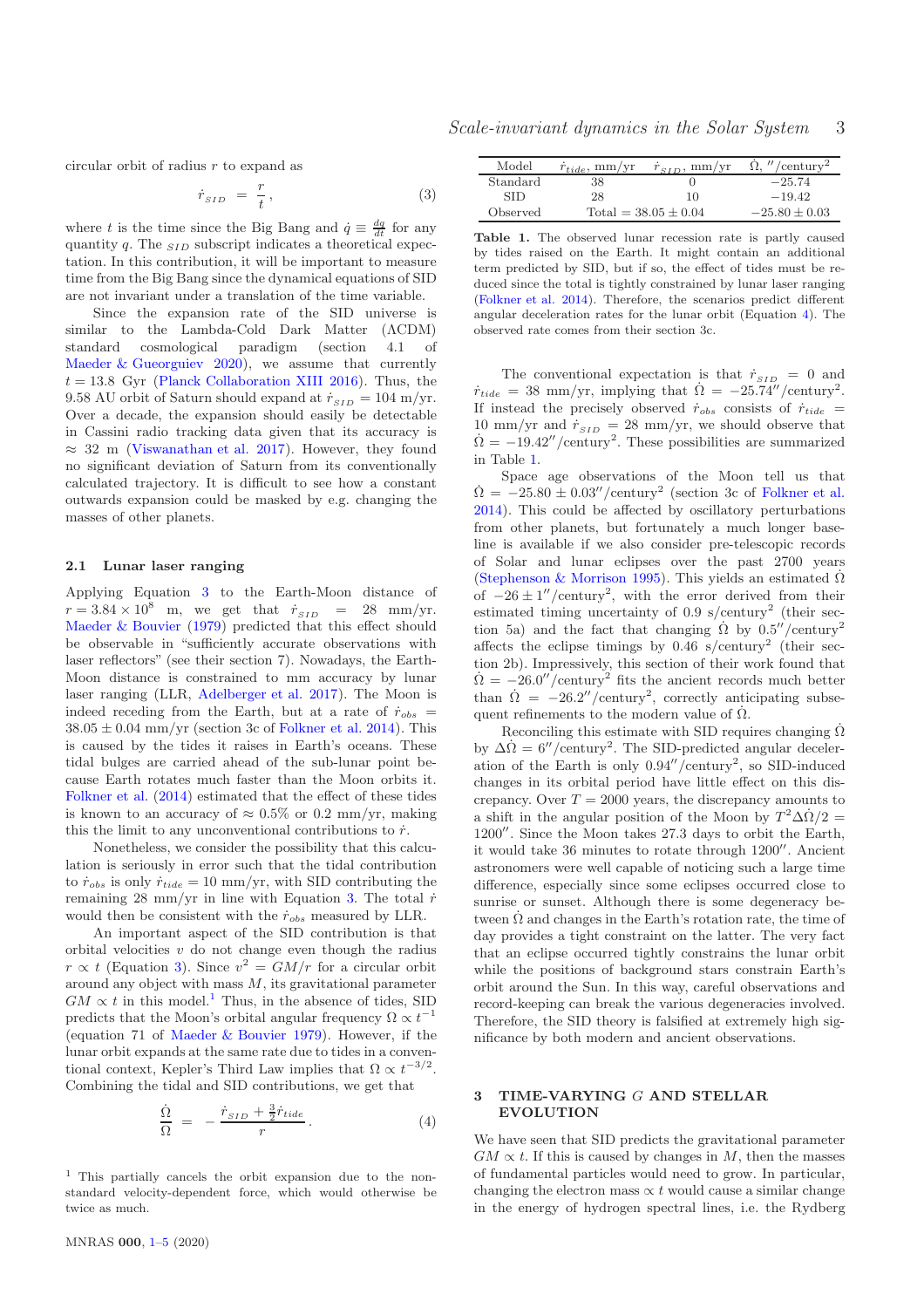constant would change. For much heavier elements, the expected shift is not exactly the same due to special relativistic corrections that become more important for atoms orbiting a more charged nucleus. This allowed [Karshenboim & Peik](#page-4-56) [\(2008](#page-4-56)) to place stringent constraints on possible time evolution of the Rydberg constant, completely ruling out the possibility that it grows  $\propto t$ .

Thus, the SID model requires  $G \propto t$ , implying a present value of  $\dot{G}/G = 7.2 \times 10^{-11}/yr$ . This very slow change is in significant tension with the precision pulsar timing constraint from PSR J0437-4715  $(\dot{G}/G = (-0.5 \pm 1.8) \times$  $10^{-11}/yr$ . [Verbiest et al. 2008](#page-4-57)).

Over a Hubble time, the much larger expected change in G would significantly alter stellar evolution since the core pressure and temperature depend sensitively on G. As a result, its expected variation is in strong tension with astroseismic observations of the ancient star KIC 7970740 ( $\dot{G}/G$  =  $(1.2 \pm 2.6) \times 10^{-12}$ /yr, [Bellinger & Christensen-Dalsgaard](#page-3-10) [2019](#page-3-10)).

More generally, since SID does not much change the age of the universe, it would require significant revision to our understanding of main sequence turnoffs in the oldest globular clusters [\(VandenBerg et al. 2013](#page-4-58); [Correnti et al. 2018](#page-4-59)). We consider this unlikely because the nuclear processes in stars are rather well understood and the turnoff stars have a mass of  $\approx 0.8M_{\odot}$ , making them only slightly less massive than the Sun.

Any time variation of G would also change the Chandrasekhar mass  $\propto G^{-3/2}$  (Gaztañaga et al. 2002). This would affect the luminosities of Type Ia supernovae, allowing observations of them to set limits on  $\dot{G}$ . Based on this idea, the analysis of [Mould & Uddin](#page-4-61) [\(2014\)](#page-4-61) constrained  $\dot{G}/G$  to the range  $(-3, 7.3) \times 10^{-11} / \text{yr}$ , marginally consistent with the SID expectation of  $7.2 \times 10^{-11}$ /yr. Future improvements to this technique could yield more stringent constraints.

## <span id="page-3-0"></span>4 CONCLUSIONS

The SID cosmological model claims to successfully reproduce the acceleration-dependent pattern of dynamical discrepancies in galaxies (the RAR, [Maeder & Gueorguiev](#page-4-49) [2020](#page-4-49)). This is due to an extra term in the equations, which in the Solar System implies that the Moon's orbit around the Earth should expand at a rate of  $\dot{r}_{SID} = 28$  mm/yr (Section [2.1\)](#page-2-4). Such an expansion of two-body orbits has always been part of SID [\(Maeder 1978](#page-4-47); [Maeder & Bouvier](#page-4-48) [1979](#page-4-48)), with the latter work explicitly suggesting that this prediction should be tested with laser ranging. The observed lunar recession rate of  $\dot{r}_{obs} = 38.05 \pm 0.04$  mm/yr [\(Folkner et al. 2014](#page-4-54)) can be accounted for by tidal dissipation in Earth's oceans. For the SID theory to be correct, there must be an extremely large error in our understanding of how this process works, even though the uncertainty should be  $\leq 0.2$  mm/yr. Supposing nonetheless that our understanding of terrestrial tides is significantly in error,  $\dot{r}_{obs}$  would have to consist of 28 mm/yr from SID and 10 mm/yr from tides. This would cause the angular frequency of the lunar orbit to decrease by  $19.42''/\text{century}^2$ , contradicting the observed rate of  $25.80 \pm 0.03''/century^2$ . This rate has remained stable for several thousand years and is well explained using standard mechanics (Table [1\)](#page-2-3).

Looking beyond the Earth-Moon system, SID predicts that the orbit of Saturn expands at 104 m/yr (Section [2\)](#page-1-1). This probably violates constraints from the Cassini mission since the ranging accuracy is  $\approx 32$  m and the orbiter functioned for over a decade (table 11 of [Viswanathan et al.](#page-4-53) [2017](#page-4-53)). Unlike oscillatory perturbations from other planets, SID predicts a constant outwards expansion that is difficult to mask by e.g. changing the mass of Jupiter.

In addition to predicting that orbits expand, SID also implies significant time variation of any object's gravitational parameter  $GM$  (Section [3\)](#page-2-0). Since changing the masses of fundamental particles would violate precise laboratory constraints, the most plausible interpretation is that the change occurs solely in the gravitational constant G. This would substantially affect stellar evolution because any ancient star would have fused hydrogen at a much lower rate in the early universe, implying low-mass red giants must be significantly older than in standard theory. However, the SID model also implies the age of the universe is similar to that in ΛCDM (section 4.1 of [Maeder & Gueorguiev 2020](#page-4-49)).

In addition to these observational difficulties, it is not completely clear that SID is in fact distinct from classical General Relativity − the extra degree of freedom may be a mathematical artefact without any physical effects [\(Tsamis & Woodard 1986](#page-4-50); [Jackiw & Pi 2015](#page-4-51)). In any case, SID is unable to satisfy Solar System constraints and contradicts stellar astrophysics to a substantial extent. Therefore, some other way should be found to explain the impressive successes of Milgromian dynamics in a covariant framework. The recently proposed relativistic MOND theory of Skordis  $&$  Złośnik [\(2019](#page-4-25)) may be a significant step in this direction.

#### ACKNOWLEDGEMENTS

IB is supported by an Alexander von Humboldt postdoctoral research fellowship. The authors are grateful to Andre Maeder for carefully presenting his work at the Bonn Gravity2019 conference. They also thank Richard Woodard and Moti Milgrom for helpful discussions, and the referee for comments which helped to clarify this letter.

#### DATA AVAILABILITY

The data underlying this article are available in the article.

#### **REFERENCES**

- <span id="page-3-9"></span>Adelberger E. G., et al., 2017, [Classical and Quantum Gravity,](http://dx.doi.org/10.1088/1361-6382/aa953b) [34, 245008](https://ui.adsabs.harvard.edu/abs/2017CQGra..34x5008A)
- <span id="page-3-1"></span>Babcock H. W., 1939, [Lick Observatory Bulletin,](http://dx.doi.org/10.5479/ADS/bib/1939LicOB.19.41B) [19, 41](http://adsabs.harvard.edu/abs/1939LicOB..19...41B)
- <span id="page-3-6"></span>Banik I., 2019, [MNRAS,](http://dx.doi.org/10.1093/mnras/stz1551) [487, 5291](https://ui.adsabs.harvard.edu/abs/2019MNRAS.487.5291B)
- <span id="page-3-5"></span>Banik I., Zhao H., 2018, [MNRAS,](http://dx.doi.org/10.1093/mnras/sty2007) [480, 2660](https://ui.adsabs.harvard.edu/#abs/2018MNRAS.480.2660B)
- <span id="page-3-3"></span>Baumgardt H., Grebel E. K., Kroupa P., 2005, [MNRAS,](http://dx.doi.org/10.1111/j.1745-3933.2005.00021.x) [359, L1](https://ui.adsabs.harvard.edu/abs/2005MNRAS.359L...1B)
- <span id="page-3-2"></span>Begeman K. G., Broeils A. H., Sanders R. H., 1991, [MNRAS,](http://dx.doi.org/10.1093/mnras/249.3.523) [249, 523](http://adsabs.harvard.edu/abs/1991MNRAS.249..523B)
- <span id="page-3-7"></span>Bekenstein J., Milgrom M., 1984, [ApJ,](http://dx.doi.org/10.1086/162570) [286, 7](http://adsabs.harvard.edu/abs/1984ApJ...286....7B)
- <span id="page-3-10"></span>Bellinger E. P., Christensen-Dalsgaard J., 2019, [ApJL,](http://dx.doi.org/10.3847/2041-8213/ab43e7) [887, L1](https://ui.adsabs.harvard.edu/abs/2019ApJ...887L...1B)
- <span id="page-3-4"></span>Bílek M., Müller O., Famaey B., 2019, [A&A,](http://dx.doi.org/10.1051/0004-6361/201935840) [627, L1](https://ui.adsabs.harvard.edu/abs/2019A&A...627L...1B)
- <span id="page-3-8"></span>Canuto V., Adams P. J., Hsieh S. H., Tsiang E., 1977, [Physical Review D,](http://dx.doi.org/10.1103/PhysRevD.16.1643) [16, 1643](https://ui.adsabs.harvard.edu/abs/1977PhRvD..16.1643C)